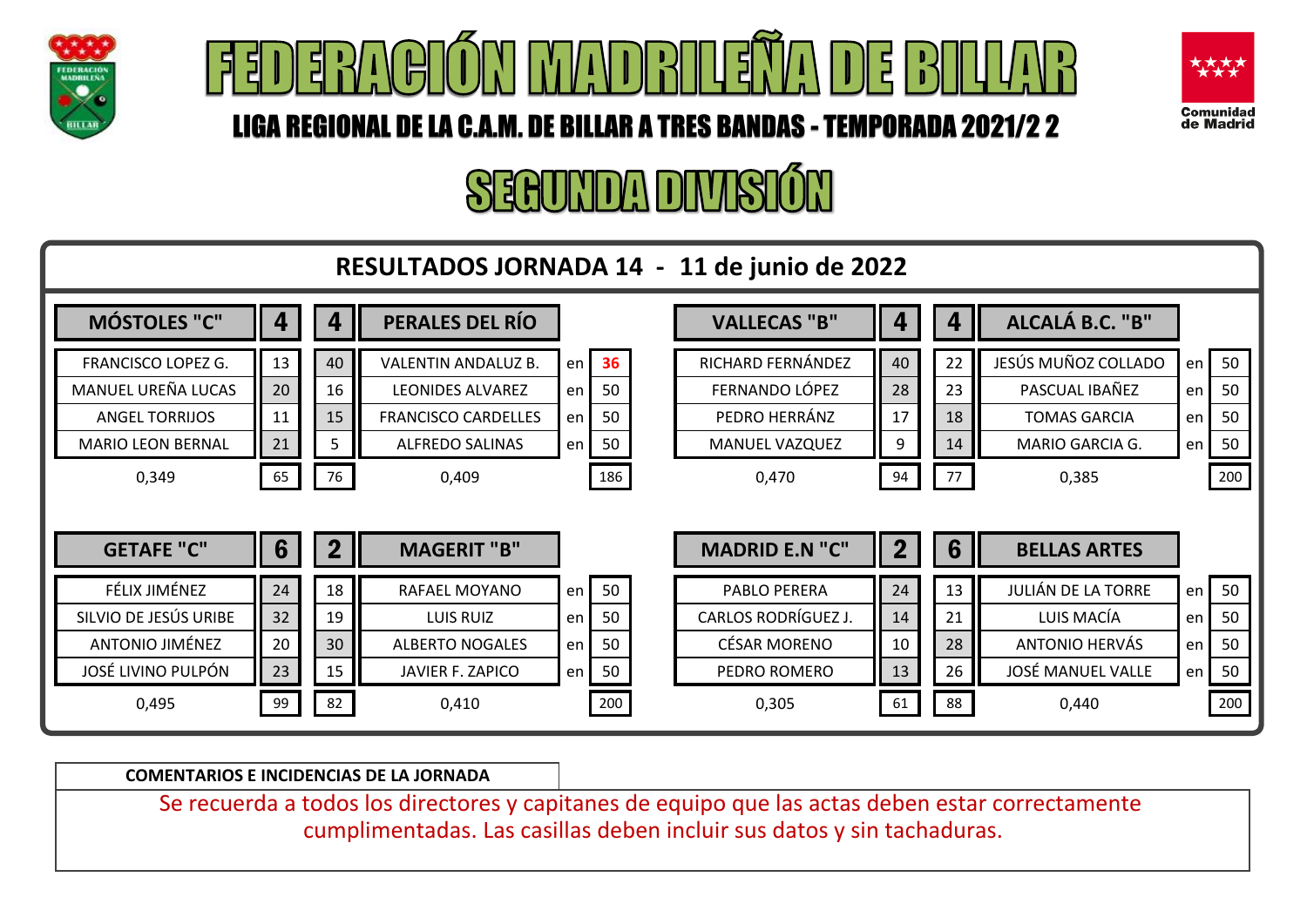

## **FEDERACIÓN MADRILEÑA DE BILLAR**



#### LIGA REGIONAL DE LA C.A.M. DE BILLAR A TRES BANDAS TEMPORADA 2021/ 2022

| <b>CLASIFICACIÓN DE EQUIPOS</b> |                        |    |                |             |   |      |      |       |    |                    |
|---------------------------------|------------------------|----|----------------|-------------|---|------|------|-------|----|--------------------|
| #                               | <b>EQUIPO</b>          | J  | G              | E           | P | CAR. | ENT. | PROM. |    | <b>PARC. PTOS.</b> |
|                                 | <b>BELLAS ARTES</b>    | 14 | 9              | $\mathbf 2$ | 3 | 1182 | 2783 | 0,425 | 70 | 29                 |
| $\overline{2}$                  | <b>VALLECAS "B"</b>    | 14 | 8              | $\mathbf 2$ | 4 | 1374 | 2772 | 0,496 | 72 | 26                 |
| $\overline{\mathbf{3}}$         | <b>GETAFE "C"</b>      | 14 | 7              | 4           | 3 | 1089 | 2576 | 0,423 | 64 | 25                 |
| 4                               | <b>IMAGERIT "B"</b>    | 14 | 7              | $\mathbf 2$ | 5 | 1141 | 2600 | 0,439 | 60 | 23                 |
|                                 | 5 MÓSTOLES "C"         | 14 | 6              | 3           | 5 | 969  | 2786 | 0,348 | 64 | 21                 |
|                                 | 6 MADRID E.N "C"       | 14 | 4              | $\mathbf 2$ | 8 | 919  | 2798 | 0,328 | 41 | 14                 |
| $\overline{7}$                  | <b>PERALES DEL RÍO</b> | 14 | $\overline{2}$ | 4           | 8 | 684  | 2565 | 0,267 | 40 | 10                 |
|                                 | 8 ALCALÁ B.C. "B"      | 14 | 1              | 5           | 8 | 856  | 2594 | 0,330 | 37 | 8                  |

| <b>MEJORES PARTIDOS DE LA JORNADA</b> |                       |       |  |  |  |  |  |  |
|---------------------------------------|-----------------------|-------|--|--|--|--|--|--|
| <b>VALENTIN ANDALUZ B.</b>            | PERALES DEL RÍO       | 1,111 |  |  |  |  |  |  |
| RICHARD FERNÁNDEZ                     | VALLECAS "B"          | 0,800 |  |  |  |  |  |  |
| SILVIO DE JESÚS URIBE                 | <b>GETAFE "C"</b>     | 0,640 |  |  |  |  |  |  |
| <b>ALBERTO NOGALES</b>                | <b>MAGERIT</b> "B"    | 0,600 |  |  |  |  |  |  |
| FERNANDO LÓPEZ                        | VALLECAS "B"          | 0,560 |  |  |  |  |  |  |
| ANTONIO HERVÁS                        | <b>BELLAS ARTES</b>   | 0,560 |  |  |  |  |  |  |
| JOSÉ MANUEL VALLE                     | <b>BELLAS ARTES</b>   | 0,520 |  |  |  |  |  |  |
| FÉLIX JIMÉNEZ                         | <b>GETAFE "C"</b>     | 0,480 |  |  |  |  |  |  |
| PABLO PERERA                          | <b>MADRID E.N "C"</b> | 0,480 |  |  |  |  |  |  |
| PASCUAL IBAÑEZ                        | ALCALÁ B.C. "B"       | 0,460 |  |  |  |  |  |  |

| PRÓXIMA JORNADA    |                   |  |  |  |  |  |  |
|--------------------|-------------------|--|--|--|--|--|--|
| JORNADA 15ª - #N/D |                   |  |  |  |  |  |  |
|                    | $\#N/D - \#N/D$   |  |  |  |  |  |  |
|                    | $\#N/D - \#N/D$   |  |  |  |  |  |  |
|                    | #N/D - #N/D       |  |  |  |  |  |  |
|                    | $\#N/D$ - $\#N/D$ |  |  |  |  |  |  |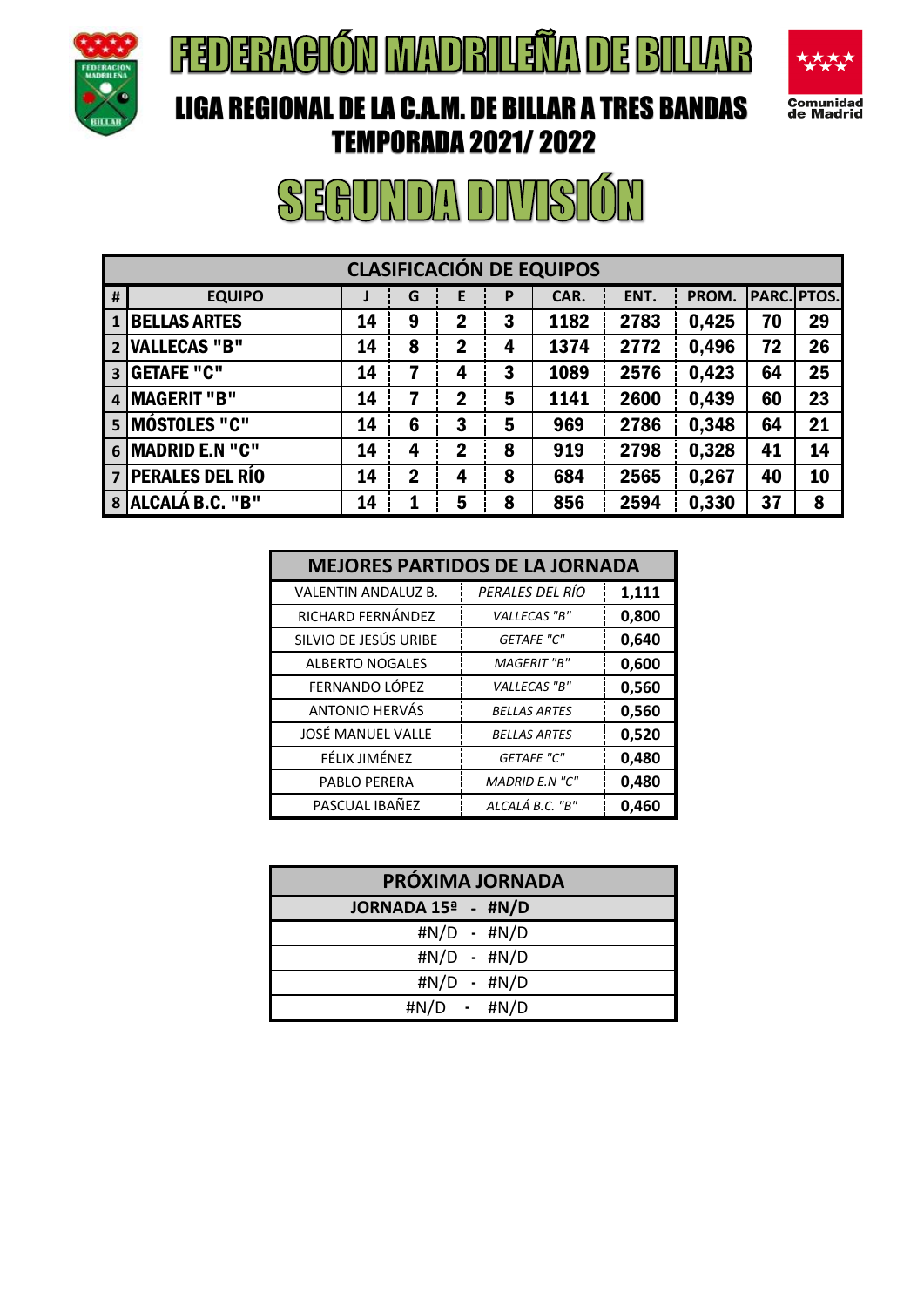

### **FEDERACIÓN MADRIUSÏA DE BILLAR**



#### LIGA REGIONAL DE LA C.A.M. DE BILLAR A TRES BANDAS TEMPORADA 2021/ 2022

| <b>CLASIFICACIÓN DE JUGADORES</b> |                            |                     |                |                         |              |                |      |      |       |       |
|-----------------------------------|----------------------------|---------------------|----------------|-------------------------|--------------|----------------|------|------|-------|-------|
| #                                 | <b>JUGADOR</b>             | <b>EQUIPO</b>       | J              | G                       | E            | $\mathsf{P}$   | CAR. | ENT. | PROM. | PTOS. |
| 1                                 | RICHARD FERNÁNDEZ          | VALLECAS "B"        | 11             | 11                      | $\mathbf 0$  | $\mathbf 0$    | 410  | 522  | 0,785 | 22    |
| 2                                 | FERNANDO LÓPEZ             | VALLECAS "B"        | 13             | 11                      | $\pmb{0}$    | $\overline{2}$ | 356  | 650  | 0,548 | 22    |
| 3                                 | SILVIO DE JESÚS URIBE      | <b>GETAFE "C"</b>   | 14             | 9                       | $\mathbf 0$  | 5              | 396  | 628  | 0,631 | 18    |
| 4                                 | PEDRO HERRÁNZ              | VALLECAS "B"        | 11             | 8                       | $\mathbf 0$  | 3              | 235  | 550  | 0,427 | 16    |
| 5                                 | <b>FRANCISCO CARDELLES</b> | PERALES DEL RÍO     | 11             | $\overline{7}$          | $\mathbf{1}$ | 3              | 111  | 500  | 0,222 | 15    |
| 6                                 | <b>ALBERTO NOGALES</b>     | <b>MAGERIT</b> "B"  | $\overline{7}$ | $\overline{7}$          | $\pmb{0}$    | $\mathbf 0$    | 193  | 350  | 0,551 | 14    |
| 7                                 | ÁNGEL LUIS SÁNCHEZ         | <b>BELLAS ARTES</b> | 8              | 6                       | $\pmb{0}$    | $\overline{2}$ | 160  | 400  | 0,400 | 12    |
| 8                                 | LUIS MACÍA                 | <b>BELLAS ARTES</b> | 7              | 5                       | $\mathbf{1}$ | $\mathbf{1}$   | 154  | 350  | 0,440 | 11    |
| 9                                 | <b>EMILIO CABIDA</b>       | <b>BELLAS ARTES</b> | 6              | 5                       | $\pmb{0}$    | 1              | 173  | 300  | 0,577 | 10    |
| 10                                | <b>ALAN VENTO</b>          | <b>MAGERIT</b> "B"  | 6              | 5                       | $\pmb{0}$    | 1              | 165  | 300  | 0,550 | 10    |
| 11                                | JULIÁN DE LA TORRE         | <b>BELLAS ARTES</b> | 7              | 5                       | $\mathbf 0$  | $\overline{2}$ | 182  | 333  | 0,547 | 10    |
| 12                                | <b>MANUEL UREÑA LUCAS</b>  | MÓSTOLES "C"        | 6              | 5                       | $\pmb{0}$    | $\mathbf{1}$   | 122  | 300  | 0,407 | 10    |
| 13                                | <b>MARIO LEON BERNAL</b>   | MÓSTOLES "C"        | 6              | 5                       | $\mathbf 0$  | $\mathbf{1}$   | 122  | 300  | 0,407 | 10    |
| 14                                | <b>IGNACIO GIL</b>         | <b>MAGERIT</b> "B"  | $\overline{7}$ | 5                       | $\mathbf 0$  | $\overline{2}$ | 108  | 300  | 0,360 | 10    |
| 15                                | <b>ANTONIO HERVÁS</b>      | <b>BELLAS ARTES</b> | 8              | 4                       | $\mathbf{1}$ | 3              | 158  | 400  | 0,395 | 9     |
| 16                                | FÉLIX JIMÉNEZ              | <b>GETAFE "C"</b>   | 5              | 4                       | $\pmb{0}$    | 1              | 140  | 248  | 0,565 | 8     |
| 17                                | JESÚS MUÑOZ COLLADO        | ALCALÁ B.C. "B"     | 5              | 4                       | $\pmb{0}$    | $\mathbf{1}$   | 126  | 250  | 0,504 | 8     |
| 18                                | FERNANDO GARCÍA            | ALCALÁ B.C. "B"     | 5              | 4                       | $\pmb{0}$    | $\mathbf{1}$   | 81   | 200  | 0,405 | 8     |
| 19                                | JOSÉ MANUEL VALLE          | <b>BELLAS ARTES</b> | 8              | 4                       | $\pmb{0}$    | 4              | 161  | 400  | 0,403 | 8     |
| 20                                | JESÚS GUTIÉRREZ            | <b>BELLAS ARTES</b> | 7              | $\overline{\mathbf{4}}$ | $\pmb{0}$    | 3              | 138  | 350  | 0,394 | 8     |
| 21                                | <b>GREGORIO MAQUEDA</b>    | <b>GETAFE "C"</b>   | 7              | $\overline{\mathbf{4}}$ | $\pmb{0}$    | 3              | 138  | 350  | 0,394 | 8     |
| 22                                | FRANCISCO LOPEZ G.         | MÓSTOLES "C"        | 6              | 4                       | $\mathbf 0$  | $\overline{2}$ | 111  | 286  | 0,388 | 8     |
| 23                                | <b>ANTONIO JIMÉNEZ</b>     | <b>GETAFE "C"</b>   | 7              | 4                       | $\pmb{0}$    | 3              | 122  | 350  | 0,349 | 8     |
| 24                                | ANGEL TORRIJOS             | MÓSTOLES "C"        | 6              | 3 <sup>1</sup>          | $1\vert$     | $\overline{2}$ | 105  | 300  | 0,350 | 7     |
| 25                                | VALENTIN ANDALUZ B.        | PERALES DEL RÍO     | 3              | $\mathbf{3}$            | $\mathsf 0$  | $\mathbf 0$    | 108  | 115  | 0,939 | 6     |
| 26                                | <b>JUAN CARLOS GARCÍA</b>  | MAGERIT "B"         | 6              | 3                       | $\mathbf 0$  | 3              | 175  | 300  | 0,583 | 6     |
| 27                                | GERMÁN NÚÑEZ               | MAGERIT "B"         | 5              | 3                       | $\mathbf 0$  | $\overline{2}$ | 90   | 200  | 0,450 | 6     |
| 28                                | PABLO PERERA               | MADRID E.N "C"      | 8              | $\mathsf{3}$            | $\pmb{0}$    | 5              | 180  | 400  | 0,450 | 6     |
| 29                                | LUIS RUIZ                  | MAGERIT "B"         | 6              | 3                       | $\mathbf 0$  | 3              | 122  | 300  | 0,407 | 6     |
| 30                                | JAVIER F. ZAPICO           | MAGERIT "B"         | 6              | $\overline{\mathbf{3}}$ | $\pmb{0}$    | 3              | 114  | 300  | 0,380 | 6     |
| 31                                | DIONISIO MINAYA            | VALLECAS "B"        | 10             | 3                       | $\pmb{0}$    | $\overline{7}$ | 184  | 500  | 0,368 | 6     |
| 32                                | <b>JOSÉ RIVERA</b>         | <b>GETAFE "C"</b>   | 3              | 3                       | $\mathbf 0$  | 0              | 35   | 100  | 0,350 | 6     |
| 33                                | OCTAVIO GÓMEZ              | MADRID E.N "C"      | 5              | 3                       | $\mathbf 0$  | $\overline{2}$ | 74   | 250  | 0,296 | 6     |
| 34                                | JOSÉ LIVINO PULPÓN         | <b>GETAFE "C"</b>   | 6              | $3 \mid$                | $\pmb{0}$    | 3              | 73   | 250  | 0,292 | 6     |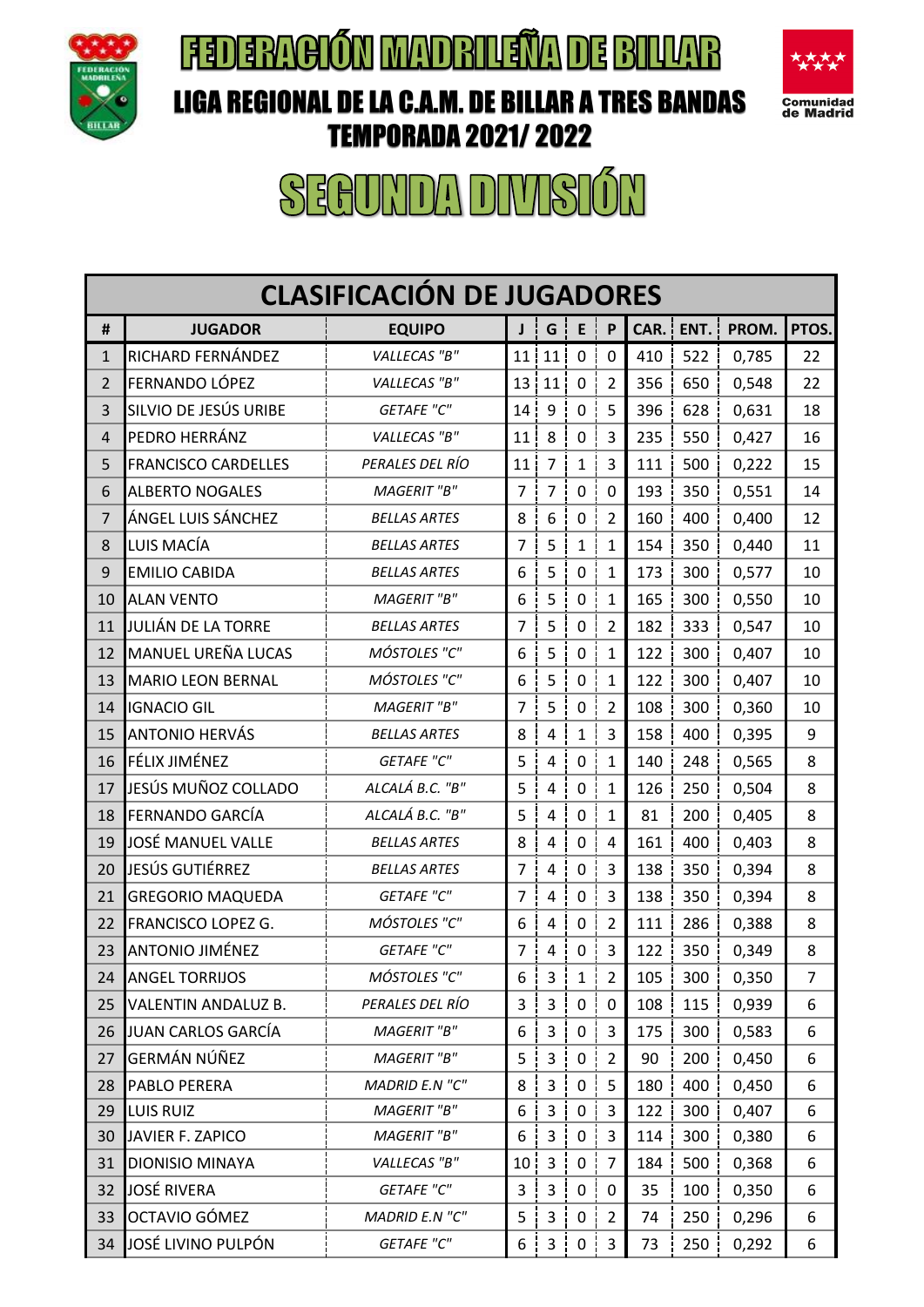

## **FEDERACIÓN MADRILEÑA DE BILLAR**



### LIGA REGIONAL DE LA C.A.M. DE BILLAR A TRES BANDAS TEMPORADA 2021/ 2022

| <b>CLASIFICACIÓN DE JUGADORES</b> |                            |                     |                 |                |                   |                |      |      |       |                |
|-----------------------------------|----------------------------|---------------------|-----------------|----------------|-------------------|----------------|------|------|-------|----------------|
| #                                 | <b>JUGADOR</b>             | <b>EQUIPO</b>       | J               | G              | E                 | P              | CAR. | ENT. | PROM. | PTOS.          |
| 35                                | JOSÉ A. PALOMINO           | MÓSTOLES "C"        | 3               | 3              | $\mathbf 0$       | 0              | 43   | 150  | 0,287 | 6              |
| 36                                | <b>DAVIDE URSO</b>         | MADRID E.N "C"      | 5               | 3              | $\pmb{0}$         | $\overline{2}$ | 68   | 250  | 0,272 | 6              |
| 37                                | <b>FRANCISCO PRADOS</b>    | PERALES DEL RÍO     | 5               | $\overline{3}$ | $\mathbf 0$       | $\overline{2}$ | 54   | 200  | 0,270 | 6              |
| 38                                | MIGUEL A. SAYAGO           | MÓSTOLES "C"        | 5               | $\overline{2}$ | $\mathbf{1}$      | $\overline{2}$ | 95   | 250  | 0,380 | 5              |
| 39                                | <b>CÉSAR MORENO</b>        | MADRID E.N "C"      | 6               | $\overline{2}$ | $\mathbf{1}$      | 3              | 80   | 300  | 0,267 | 5              |
| 40                                | <b>MARTIN WOLLERUP</b>     | VALLECAS "B"        | $\overline{2}$  | $\overline{2}$ | $\pmb{0}$         | $\mathbf 0$    | 77   | 100  | 0,770 | 4              |
| 41                                | PASCUAL IBAÑEZ             | ALCALÁ B.C. "B"     | 7               | 2              | 0                 | 5              | 136  | 294  | 0,463 | 4              |
| 42                                | CARLOS RODRÍGUEZ J.        | MADRID E.N "C"      | 6               | $\overline{2}$ | $\pmb{0}$         | 4              | 125  | 298  | 0,419 | 4              |
| 43                                | <b>JAVIER HEREDIA</b>      | <b>GETAFE "C"</b>   | 5               | $\overline{2}$ | $\pmb{0}$         | 3              | 93   | 250  | 0,372 | 4              |
| 44                                | <b>EDUARDO ALAMEDA</b>     | <b>GETAFE "C"</b>   | 4               | $\overline{2}$ | $\pmb{0}$         | $\overline{2}$ | 53   | 150  | 0,353 | 4              |
| 45                                | ÁLVARO MARTÍN A.           | MADRID E.N "C"      | 5               | $\overline{2}$ | $\pmb{0}$         | 3              | 88   | 250  | 0,352 | 4              |
| 46                                | PEDRO ROMERO               | MADRID E.N "C"      | 7               | $\mathbf{1}$   | $\overline{2}$    | $\overline{4}$ | 117  | 350  | 0,334 | 4              |
| 47                                | JAVIER RODRIGUEZ G.        | MÓSTOLES "C"        | 4               | $\overline{2}$ | $\pmb{0}$         | $\overline{2}$ | 64   | 200  | 0,320 | 4              |
| 48                                | <b>LEONIDES ALVAREZ</b>    | PERALES DEL RÍO     | 10 <sub>1</sub> | $\overline{2}$ | $\mathbf 0$       | 8              | 127  | 450  | 0,282 | 4              |
| 49                                | MARIO GARCIA G.            | ALCALÁ B.C. "B"     | 5               | $\overline{2}$ | $\mathbf 0$       | 3              | 50   | 200  | 0,250 | 4              |
| 50                                | <b>ALIN CRISTIAN SIMON</b> | ALCALÁ B.C. "B"     | 6               | $\mathbf{1}$   | $\mathbf{1}$      | 4              | 90   | 300  | 0,300 | 3              |
| 51                                | CARLOS ALVAREZ LONDOÑO     | ALCALÁ B.C. "B"     | 3               | $\mathbf{1}$   | $\pmb{0}$         | $\overline{2}$ | 75   | 150  | 0,500 | $\overline{2}$ |
| 52                                | <b>ENRIQUE PEREZ</b>       | MÓSTOLES "C"        | 4               | $\mathbf{1}$   | $\pmb{0}$         | 3              | 88   | 200  | 0,440 | $\overline{2}$ |
| 53                                | J. LUIS OSORIO             | VALLECAS "B"        | $\mathbf{1}$    | $\mathbf{1}$   | $\pmb{0}$         | 0              | 21   | 50   | 0,420 | $\overline{2}$ |
| 54                                | <b>FRANCISCO BORRUECO</b>  | MADRID E.N "C"      | $\overline{2}$  | $\mathbf{1}$   | $\mathbf 0$       | 1              | 42   | 100  | 0,420 | $\overline{2}$ |
| 55                                | <b>BENITO GARCIA DEL</b>   | MÓSTOLES "C"        | $\mathbf{1}$    | $\mathbf{1}$   | $\pmb{0}$         | $\mathbf 0$    | 18   | 50   | 0,360 | $\overline{2}$ |
| 56                                | <b>GREGORIO HERVAS</b>     | MÓSTOLES "C"        | 3               | $\mathbf{1}$   | 0                 | $\overline{2}$ | 48   | 150  | 0,320 | $\overline{2}$ |
| 57                                | <b>JULIO CESAR BAYON</b>   | PERALES DEL RÍO     | 4               | $\mathbf{1}$   | $\mathbf 0$       | 3              | 61   | 200  | 0,305 | $\overline{2}$ |
| 58                                | <b>TOMAS GARCIA</b>        | ALCALÁ B.C. "B"     | 6 <sup>1</sup>  |                | $1 \mid 0 \mid 5$ |                | 91   | 300  | 0,303 | $\overline{2}$ |
| 59                                | RUBEN MEDINA E.            | MÓSTOLES "C"        | $\mathbf{1}$    | $\mathbf{1}$   | $\overline{0}$    | 0              | 15   | 50   | 0,300 | $\overline{2}$ |
| 60                                | JAVIER REDONDO             | MÓSTOLES "C"        | 4               | $\mathbf{1}$   | $\mathsf{O}$      | 3              | 59   | 200  | 0,295 | $\overline{2}$ |
| 61                                | DAVID GONZÁLEZ             | MADRID E.N "C"      | 5               | $\mathbf{1}$   | $\mathsf{O}$      | 4              | 73   | 250  | 0,292 | $\overline{2}$ |
| 62                                | <b>IGNACIO ARNAIZ</b>      | ALCALÁ B.C. "B"     | 4               | $\mathbf{1}$   | $\mathbf 0$       | 3              | 40   | 150  | 0,267 | $\overline{2}$ |
| 63                                | JOSE A.GIMÉNEZ             | MADRID E.N "C"      | 3 <sup>1</sup>  | $\mathbf{1}$   | $\mathsf{O}$      | $\overline{2}$ | 39   | 150  | 0,260 | $\overline{2}$ |
| 64                                | JORGE GUTIERREZ A.         | ALCALÁ B.C. "B"     | 6               | $\mathbf{1}$   | $\mathbf 0$       | 5              | 78   | 300  | 0,260 | $\overline{2}$ |
| 65                                | ANGEL SANCHEZ M.           | ALCALÁ B.C. "B"     | 3               | $\mathbf{1}$   | $\mathbf 0$       | $\overline{2}$ | 39   | 150  | 0,260 | $\overline{2}$ |
| 66                                | MARTIN GOMEZ M.            | MÓSTOLES "C"        | 5               | $\mathbf{1}$   | $\mathbf{0}$      | 4              | 58   | 250  | 0,232 | $\overline{2}$ |
| 67                                | <b>LUIS SANZ</b>           | <b>GETAFE "C"</b>   | 3               | $1\vert$       | $\mathsf{O}$      | $\overline{2}$ | 34   | 150  | 0,227 | $\overline{2}$ |
| 68                                | MANUEL SUÁREZ              | <b>BELLAS ARTES</b> | 5               | $1 \nvert$     | 0 <sup>1</sup>    | 4              | 56   | 250  | 0,224 | $\overline{2}$ |